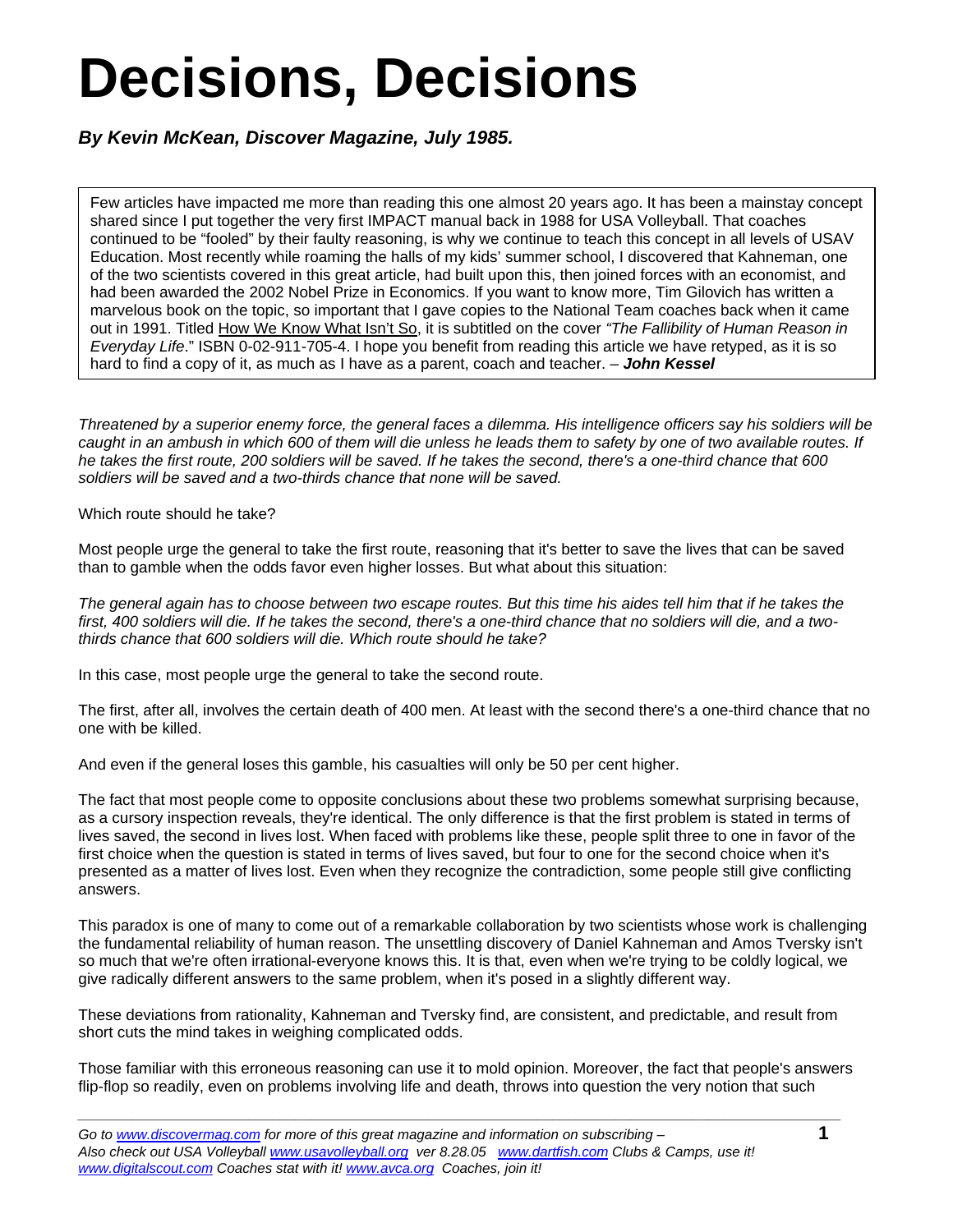problems have an answer, ethical, practical, or otherwise. "It means we can't assume our judgments are good building blocks for decisions," says Kahneman, a professor of psychology at the University of British Columbia in Vancouver, "because the judgments themselves may be flawed."

Begun as a simple inquiry into the psychology of uncertainty, Kahneman and Tversky's research has resulted in a theory that provides a systematic explanation for some of the most puzzling aspects of human behavior, and spearheaded the growth of a new discipline of science devoted to the behavioral aspects of decision making. It has won the two scientists an American Psychological Association award and contributed to Tversky's winning a \$232,000 MacArthur Foundation fellowship last year. (Friends of both men offer two explanations for why Kahneman didn't also win a MacArthur: First, the fellowships, given to "exceptionally talented" artists and scientists, are never awarded jointly; second, Tversky, a psychology professor at Stanford who was a visiting scholar at Hebrew University in Jerusalem this academic year, has been somewhat more visible outside his field, because of frequent collaborations with scientists from other disciplines.)

Kahneman and Tversky's work has begun to attract the attention of a wider audience-doctors, lawyers, businessmen, and politicians, who see applications for it in choosing therapies, devising legal arguments and corporate strategies, even conducting foreign affairs.

And it has become an object of interest and some controversy-among economists, some of whom see in it a way to factor in the irrational component of human behavior that has confounded so many economic models. "Those who've read the stuff realize that if an answer depends on how a problem is framed, then our whole way of doing business is in trouble," says economist Richard Thaler of Cornell's Graduate School of Management, who's collaborating with Kahneman in applying his and Tversky's research to economics. "There's a widespread feeling among economists that if people's actions aren't logical, then they're random, indescribable. That doesn't leave room for anything between a hyper rational automaton and a blithering idiot, and the people we study are neither."

This recognition didn't come suddenly or easily, but is the fruit of an unusually close 17-year collaboration between two men of such strong and opposing temperaments that mutual friends warned them they would never get along. "Tversky is a sharp and analytical thinker with brilliant mathematical skills. Kahneman, has a more intuitive style; he's the worrier of the pair" says Baruch Fischhoff, a former graduate student of Kahneman and Tversky's, who's now at a private institute in Eugene, Ore. called Decision Research. "They don't publish a lot compared to some people, but what they do publish is all very polished and very thoughtful."

Kahneman and Tversky papers are dense with mathematical expressed theory, but they've attracted broad attention in part because the authors illustrate each point with a realistic example posed as a question. "We make each example so it can stand on its own," Kahneman says, "and by remembering the example, people remember what it is we were trying to show." The emphasis on practical application may have its origin in the fact that both men are Israelis, and have of necessity developed a strong pragmatic streak. Tversky, 48, whose mother was a member of the first Knesset, is a former paratroop captain who was cited for bravery after saving the life of one of his men during a 1956 border skirmish. Kahneman, 51, set up a psychological screening system in the 1950s that the Israeli army still uses to evaluate recruits. Says Tversky, "Growing up in a country that's fighting for survival, you're perhaps more likely to think about applied and theoretical problems."

It was, in fact, a practical problem that produced one of the original insights that led - by a circuitous route - to Kahneman and Tversky's later work. The incident occurred at Hebrew University in the mid-1960s, when Kahneman, then a junior professor, was teaching a course in the psychology of training to Air Force Flight instructors. He cited animal studies, some done with pigeons that showed reward to be a more effective teaching tool than punishment. Suddenly one of the flight instructors, barely waiting for Kahneman to finish, blurted out: "With respect. Sir, what you're saying is literally for the birds. I've often praised people warmly for beautifully executed maneuvers, and the next time they almost always do worse. And I've screamed at people for badly executed maneuvers, and by and large the next time they improve. Don't tell me that reward works and punishment doesn't. My experience contradicts it." The other flight instructors agreed.

The challenge left Kahneman momentarily speechless. "I suddenly realized," he says, "that this was an example of the statistical principle of regression to the mean, and that nobody else had ever seen this before. I think this was one of the most exciting moments of my career."

Regression to the mean, as Kahneman hastily told the pilots, was the notion worked out by Sir Francis Galton (1822-1911), an English gentleman-scientist, that, in any series of random events clustering around an average or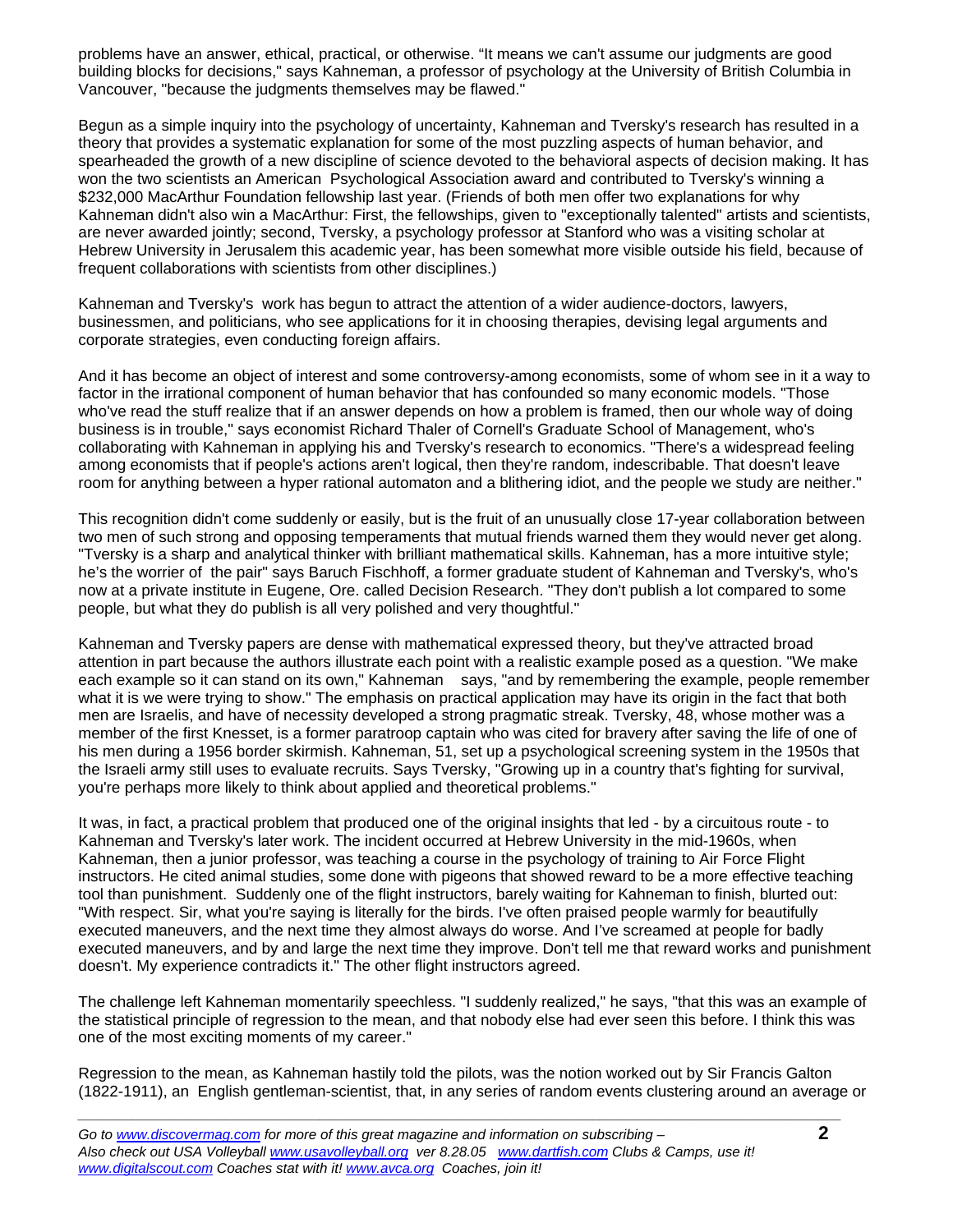a mean, an extraordinary event was\* most likely to be followed, just by luck of the draw, by a rather more ordinary event. Thus very tall fathers tend to have slightly shorter sons, and very short fathers somewhat taller ones. (If they didn't, there would be one-foot-tall and 100-foot-tall people walking around.)

Although regression is usually discussed in narrowly statistical terms, it affects virtually every series of events that is to some degree random. And since there's almost nothing in life that isn't at least partly a matter of chance, regression shows up in a wide variety of unlikely places: it helps explain why brilliant wives tend to have slightly duller husbands; great movies have disappointing sequels, and disastrous presidents have better successors.\* The student pilots, Kahneman explained, were improving their skills so slowly that the difference in performance from one maneuver to the next was largely a matter of luck. Regression dictated that a student who made a perfect three-point landing today would make a bumpier one tomorrow-regardless of praise or blame. But the flight instructors, failing to realize this, had underestimated the effectiveness of reward and overestimated the effectiveness of punishment.

Kahneman realized that what had been true of the student pilots would also be true of dancers learning to pirouette, chefs to bake bread, children to obey, and salesmen to close a deal. "By regression alone," he and Tversky later wrote in their book, Judgment under Cambridge University Press), "behavior is most likely to improve after punishment and to deteriorate after reward. Consequently, the human condition is such that... one is most often rewarded for punishing others and most often punished for rewarding them." The fact that chance plays a role in these matters doesn't rule out other factors, of course. For example, brilliant women may marry duller men to avoid competition, a preference that would magnify a regression-like effect. But even if brilliant women picked only brilliant men, the most brilliant would still have slightly duller husbands, simply because of regression, although the differences between husband and wife would be smaller than if the wives had been less choosy.

A certain town is served by two hospitals. In the larger hospital about 45 babies are born each day, and in, the smaller hospital about 15 babies are born each day. Although the overall proportion of boys is about 50 per cent, the actual proportion at either hospital may be greater or less than 50 per cent on any day. At the end of a year, which hospital will have the greater number of days on which more than 60 per cent of the babies born were boys?

- a. the large hospital
- b. the small hospital
- c. neither-the number of days will be about the same (within five per cent of each other)

It wasn't until 1968, when the two men had their first long talk, that Kahneman described the session with the flight instructors to Tversky. Kahneman had invited Tversky, then also a junior professor at the university, to give a guest lecture at a seminar. Afterward, the two struck up a conversation that continued through lunch at the Rimon restaurant, a gathering spot for Jerusalem intellectuals.

"Once you become sensitized to it, you see regression everywhere," Kahneman remembers saying that day. Tversky understood immediately. "Listen to the commentators at the Winter Olympics," he said. "If a ski jumper has done well on his last jump, they say, 'He's under immense pressure, so he's unlikely to do as well this time.' If he did poorly, they say, 'He's very loose and can only improve.' They've detected the effects of regression but invented other causes for it."

The two men decided that it wasn't just that people lacked an intuitive understanding of regression, but that something about regression seemed to run, counter to their intuitions about the ways of the world. Were there other statistical principles that violated common sense?

Tversky could think of one immediately from his study of decision theory. Imagine an urn filled with white balls and black balls. You know that two-thirds of the balls are one color and one-third are the other, but you don't know which color predominates. One blindfolded person plunges a hand into the urn and comes up with three black balls and one white ball. Another uses both hands and comes up with 14 black balls and ten white balls. Both samples suggest that black balls are more numerous. But which sample provides the more convincing evidence?

Many people find the first sample more compelling. After all, it has black in the majority by a three-to-one margin, while the second sample is only a little more than half black. However, probability theory says the odds that the second sample accurately indicates the majority color in the urn are 16 to one, and only four to one for the first sample. The reason is that the first sample is smaller, and small samples are less reliable. Remember that it's fairly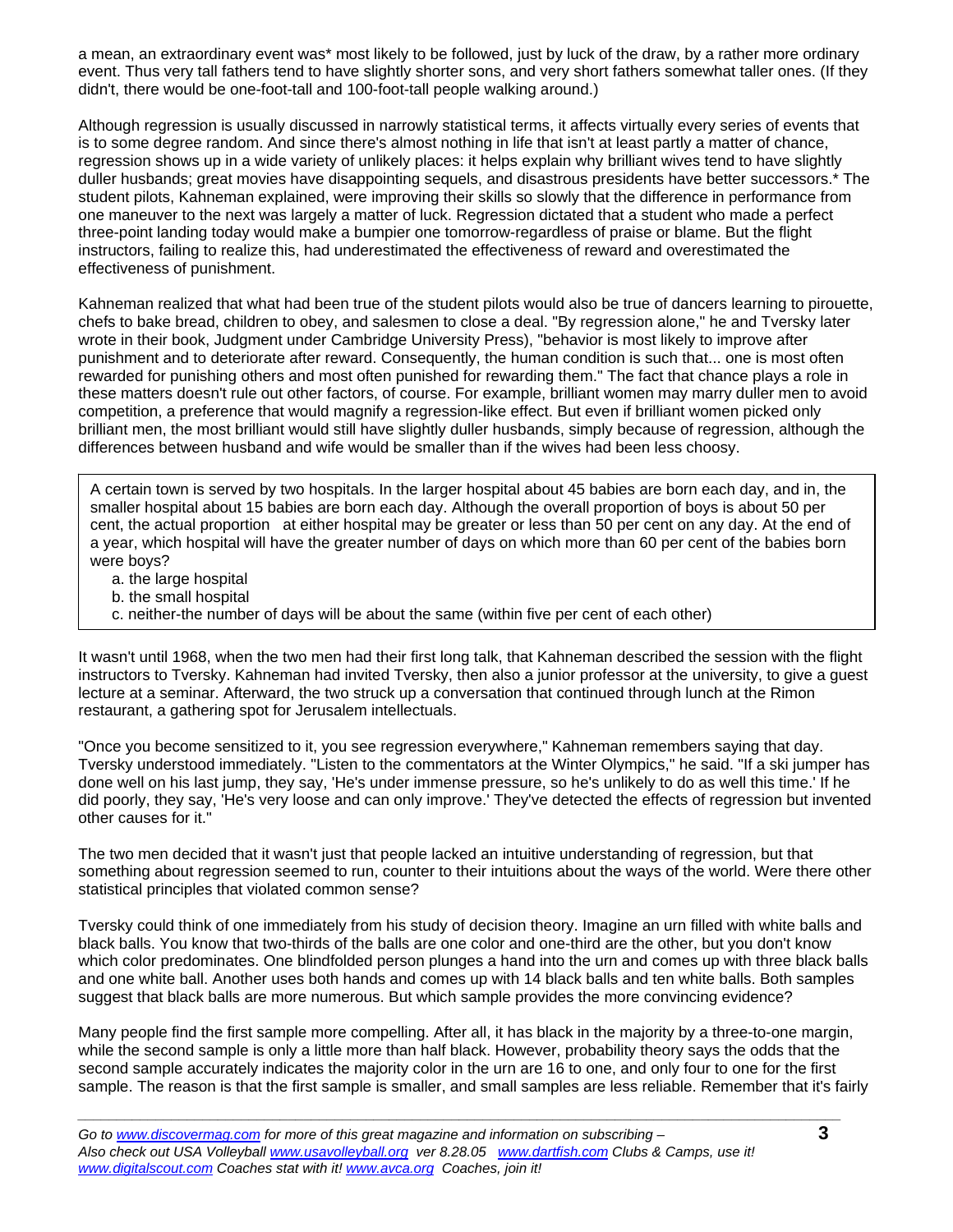common to flip a coin four times and get heads three-quarters of the time. But the chance of obtaining a proportion so out of line with the real odds of 50-50 is exceedingly small after 1,000 flips.

Though people are aware of this fact in an abstract way, Tversky went on, they often ignore it. Squash players think it makes no difference whether they play a game to nine or to 15 points; actually, the shorter game gives the weaker player a much better chance of winning-because he has to win that many fewer lucky points. Similarly, only about one person in five realizes that, in the hospital problem above, the institution with the smaller number of babies per day will have many more days of 60 per cent boys. (The small hospital will have 55 such days a year, on average, the large one 27 days.)

What was going on in people's heads to produce these errors? By trading examples, Kahneman and Tversky came up with several possibilities at the Rimon. "Many of our best ideas were hatched in rudimentary form during that lunch," Tversky says. "It started a conversation that has lasted some seventeen years. We are, in many ways, continuing that conversation today."

## THE MIND

Linda is 31, single, outspoken, and very bright. She majored in philosophy in college. As a student, she was deeply concerned with discrimination and other social issues, and participated in antinuclear demonstrations. Which statement is more likely:

- a. Linda is a bank teller
- b. Linda is a bank teller and active in the feminist movement

 Consider, says Tversky, the way mathematics handles uncertainty. "In probability theory, you disassemble an event into all its possible outcomes and then count how many of them have the characteristic you're looking for. Put how do you decide problems such as whether a particular soccer team will win, or whether a patient in therapy is likely to commit suicide, or whether Egyptian president Mubarak is likely to propose a new peace initiative? It isn't clear that even our best analytical methods could handle such problems. So the mind handles them in a very different way. It assesses the evidence intuitively and compares it to some mental model of what a winning team, a suicidal patient, or a peaceful leader is like. If the two match, then the mind concludes that the event is more likely."

This problem-solving method, which Kahneman and Tversky call representative ness, is a short cut the mind takes in dealing with real-world problems that are complicated they would choke a computer. Representativeness works well much of the time, but poorly when its conclusion runs counter to the laws of chance. In the hospital and squash problems, for instance, people wrongly expect the small sample to be as representative of overall probability as the large sample. In the Linda problem, people think she's more likely to be both a bank teller and a feminist, since feminism seems more representative of Linda than being a bank teller. But it's a principle of probability that the likelihood of any two uncertain events happening together is always less than the odds of either happening alone (the chance of flipping two heads in a row is less than the choice of Sipping one). So the odds that Linda is both a teller and a feminist must be less than that she is a teller, regardless of how unsuitable that career may seem for her.

A second mental short cut, on that the scientists call availability, occurs when people judge the likelihood of something happening by how easily they can call other examples of the same thing to mind. Availability, too, appears to be a wonderful way to tackle complex problems because, in general, commoner events are more easily remembered. But consider this: in a typical English text, does the letter K appear more often as the first letter in a word or the third letter? Most people judge that K is commoner at the beginning of words, because it's easier to recall words that begin with a letter than those that contain it somewhere in the middle. Actually K appears about twice as often in the third position.

A more damaging misapplication of availability was investigated by Paul Slovic, Sarah Lichtenstein, and Fischhoff at Decision Research. They found that people overestimate the probability of large, vividly imaginable causes of death (such as airplane accidents, fires, and murder)and underestimate the likelihood of more common but less dramatic causes of death(such as emphysema and stroke), simply because vivid accidents are easier to picture in the mind. Slovic says this helps explain why safety studies of complicated new technologies like nuclear power are so rarely convincing to the public. Engineers try to imagine all the ways a nuclear power plant can fail so they can show how unlikely it is that a large number of small failures could occur together to produce catastrophe. But, says Slovic, "the very act of telling somebody about a low-probability catastrophe and going through the fault tree to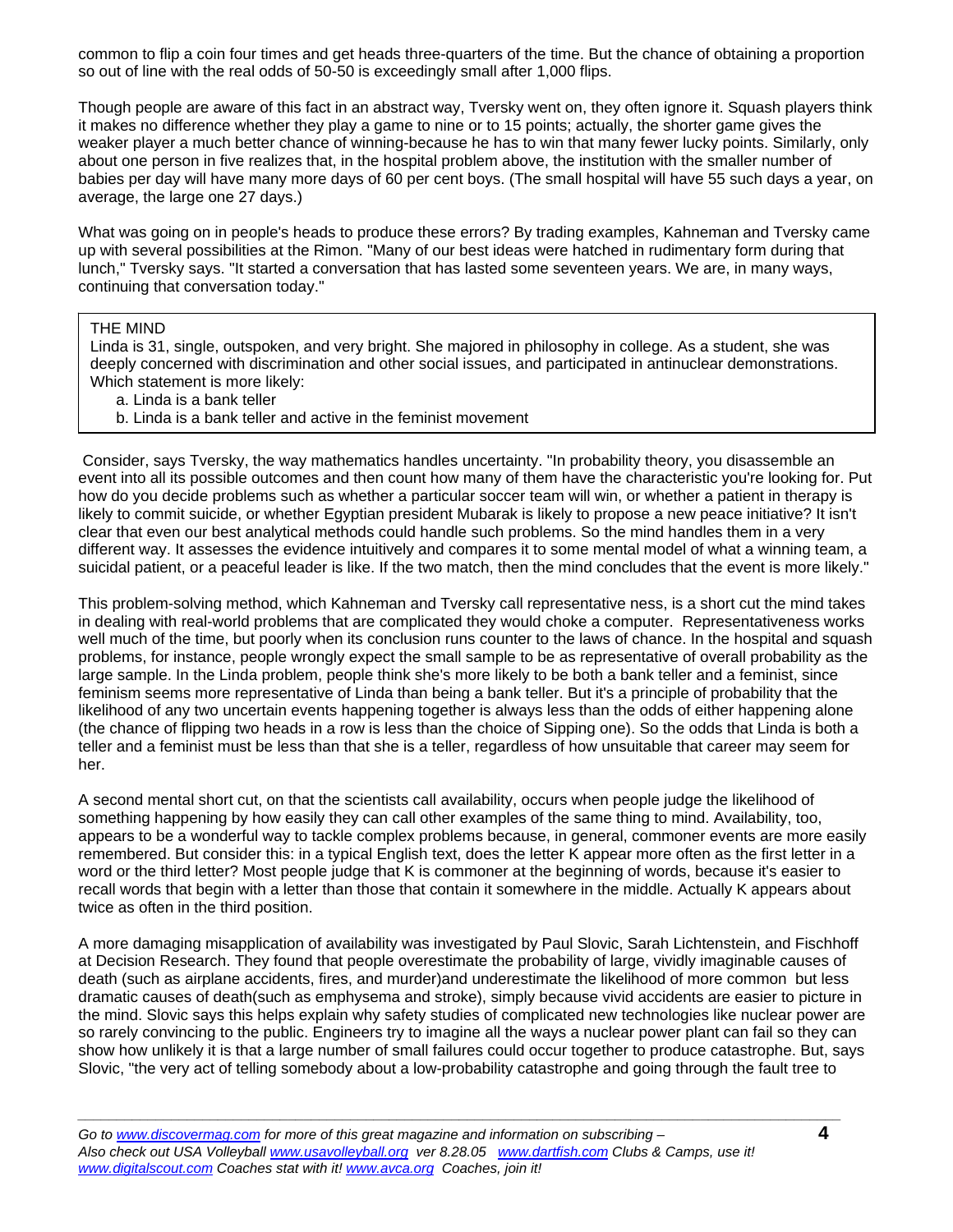show why it's improbable may make the accident more imaginable and memorable, and thus seemingly more likely."

In general, Kahneman and Tversky say, people overestimate the probability of future scenarios that are constructed from a series of individually probable events. "How do people formulate strategy?" Tversky asks. "First they decide what their opponents, say the Russians, are likely to do. Then they plan how they will react. Then they decide how the Russians will react, and so on. It sounds like the right thing to do." The principle of representative ness dictates that the more detailed these future scenarios become, the more likely they will seem-since detail makes an account more strongly resemble the real world. But imagine a scenario involving just seven such assumptions, each of which has a 90 per cent chance of being right. Its overall odds would actually be somewhat less than 50-50 (.9 x .9  $x.9 x.9 x.9 x.9 x.9 x.9 = 47.8$  per cent). Thus, says Tversky, "it may not be wise to choose the course of action that's the best response to what you think the Russians are most likely to do. You may not know what the Russians are up to. Even the Russians may not know what the Russians are up to!"

Not that you should despair.."Even with enormous uncertainties, some courses of action are better than others," says Tversky. "But you shouldn't be very confident of your choices. Actions that acknowledge a high degree of uncertainty are often very different from actions that don't. It's frightening to think that you might not know something, but more frightening to think that, by and large, the world is run by people who have faith that they know exactly what's going on."

A cab was involved in a hit-and-run accident. Two cab companies serve the city: the Green, which operates 85 per cent of the cabs, and the Blue, which operates the remaining 15 percent. A witness identifies the hit-and-run cab as Blue. When the court tests the reliability of the witness under circumstances similar to those on the night of the accident, he correctly identifies the color of a cab 80 per cent of the time and misidentifies it as the other 20 per cent. What's the probability that the cab involved in the accident was Blue, as the witness stated?

The year was 1975, and Kahneman was chairing a planning session for a high school textbook on decision making. No such book had ever been written: in the texts that existed were all for college students. But the committee members felt sure it could be done. "Everybody wrote down an estimate of how long the project would take, and all the estimates were between eighteen and thirty months," Kahneman says. "Then I got the idea of asking one person who had experience in these things how long it had taken other groups to develop curricula for the first time. He looked a little startled and said, 'An interesting thing occurs to me. In the first place, most of them never succeed-they never write a book at all. Of those that do succeed, I can think of hardly any that did it in less than seven years.' "As it turned out, the book, An Elementary Approach to Thinking under Uncertainty (Lawrence Erlbaum Associates), was finished after eight years.

The scientists, all of them skilled in statistics, had fallen into another elementary error: ignoring the so-called base rate-or background data-against which the probability of an event must be judged. The taxi problem is an example of this principle. Most people conclude that if the witness is 80 per cent accurate, then the odds are 80 per cent that the cab was Blue as he stated. In fact, it's more likely the cab was Green. To discover why, imagine that the witness sees 100 hit-and-run accidents instead of just one. By the laws of probability, about 85 of them will involve Green cabs and 15 Blue. Of the 85 Green cabs, the witness will misidentify 20 per cent-or 17 cabs-as Blue. And of the 15 Blue cabs, he'll correctly identify only 80 per cent, or twelve. Thus, of the 29 times the witness says he sees a Blue cab, he's wrong 17 times-an error rate of nearly 60 per cent. The base rate - the preponderance of Green makes the odds 60 to 40 that he has misidentified a Green cab rather than correctly identified a Blue one.

Consideration of the base rate is another principle that people accept in theory but stubbornly refuse to apply to their own lives. Venture capitalists plunge into start-up companies despite the dismal failure rate of new businesses; newlyweds feel certain their marriage will last despite the appalling rate of divorce; every crook-not to mention every smoker-feels certain that he's the one who'll beat the odds. Says Tversky, "People treat their own cases as if they were unique, rather than part of a huge lottery. You hear this silly argument that 'The odds don't apply to me.' Why should God, or whoever runs that lottery, give you special treatment?"

The issue, says Kahneman, isn't that randomness plays a larger role in life than most of us would like to admitalthough that's probably true. But even if the future could be reliably predicted from knowledge of the present, who can be sure which factors in the present are the important ones? "There's a strong overconfidence effect," Kahneman says. "Suppose I take you into a darkened room and show you a circle with no distance cues and ask you how big it is. You don't know whether it's a small circle very close or a large circle far away. If the mind worked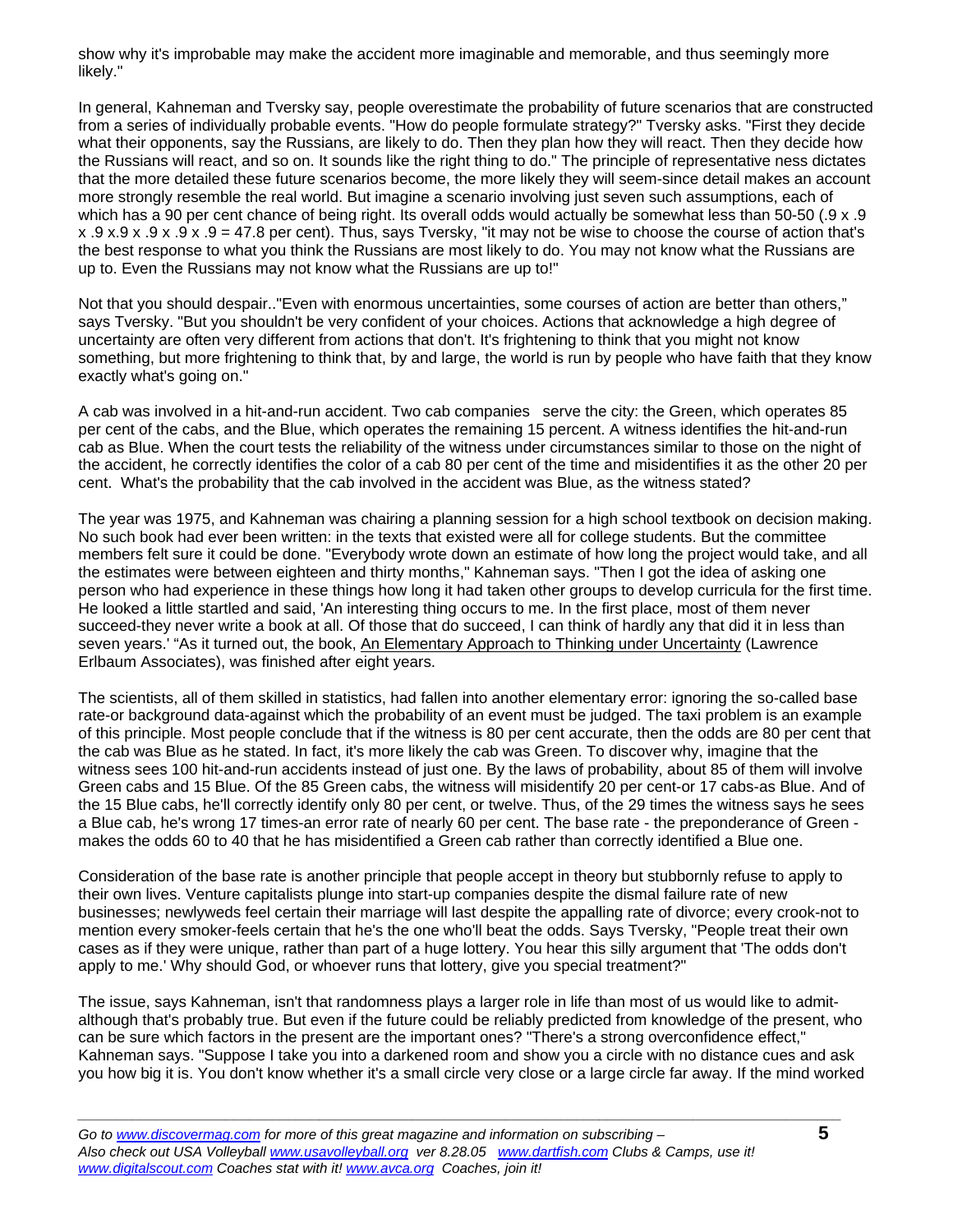like a computer, it would say it doesn't know the answer. But people always have a firm feeling about the circle's size, even when they know they're probably wrong.

"What you see here is a classic example of how the human mind suppresses uncertainty. We're not only convinced that we know more about our politics, our businesses, and our spouses than we really do, but also that what we don't know must be unimportant."

At noon on October 31, 1956, on the third day of the Sinai campaign, a column of Israeli halftracks carrying two companies of paratroopers rumbled into the Mitla Pass, a steep-sided ravine leading to the Suez Canal. Their commanders were taking a calculated risk; Egyptian troops had been seen in the area the day before, but were believed to have been driven off by Israeli air strikes. The column had nearly reached the other end of the ravine when Egyptian soldiers in caves high above opened fire with machine guns and anti-tank weapons. The first two halftracks were hit immediately; a third plunged into a ditch. A fuel truck, an ammunition truck, and three other vehicles went up in flames as the remaining vehicles raced for safety.

Imagine that you face this pair of concurrent decisions. Examine both decisions, and then indicate which choices you prefer:

Decision I. Choose between: a. a sure gain of \$240 b. a 25 per cent chance of winning \$1,000 and a 75 per cent chance of winning nothing Decision II. Choose between: c. a sure loss of \$750

d. a 75 per cent chance of losing \$1,000 and a 25 percent chance of losing nothing

For the rest of the day and into the night, the paratroopers battled to gain possession of the cliffs and then cleared the caves in hand-to hand fighting. But the toll was heavy: 38 paratroopers killed-nearly a quarter of all Israeli casualties in that brief war. "In officer training school you would be flunked for a decision like that," says Tversky, a member of the paratrooper regiment who was fortunate enough not to be on the ill-fated patrol. "You're supposed to send a small detachment to high ground and make sure no enemy is there, or send a small force through and see if it draws fire.

But in the Israeli army, which has powerful historical motives for taking risks, this kind of decision may be defensible. Look at the rescue at Entebbe. What were the odds there? Maybe fifty-fifty that the operation would be a success, as it turned out to be. Maybe twenty-five per cent that the rescuers and the defending forces would sustain equal casualties. But there was also a possibility-I don't know how high, but not negligible-that it would be a total disaster. If you take a risk like that and win, you're a hero. If you lose ..."

What factors motivate people to gamble or not to gamble? The seventeenth- and eighteenth-century mathematicians who devised probability theory were puzzled by the fact that people seemed reluctant to accept fair risks. For example, few people are willing to pay \$500 to enter a lottery with a one-half chance of winning \$1,000, although that's the game's mathematically fair price  $(1/2 \times $1,000 = $500)$ . The first satisfactory answer to this problem came from the Swiss mathematician Daniel Bernoulli in 1738. Bernoulli argued that the first dollar-well, actually he used ducats-one acquired was worth slightly more in subjective terms than the second, the second more than the third, and so on, until people with lots of money valued each extra dollar very little.

A consequence of this line of thinking is that to most people the \$500 it costs to enter the lottery is worth more than the additional \$500 they might win- which explains why most people demand either a lower ante or better odds. This notion that people are "risk averse," as decision theorists put it, has endured into the twentieth century and become part of many economics models. Without risk aversion, it's often said; insurance companies wouldn't be in business. Otherwise, why would people be willing- as millions of us are- to pay insurance premiums that are demonstrably more expensive than the mathematically fair price?

But in the 1960s and '70s, work by Kahneman, Tversky, and a number of colleagues proved that this notion was simplistic. Consider the following example: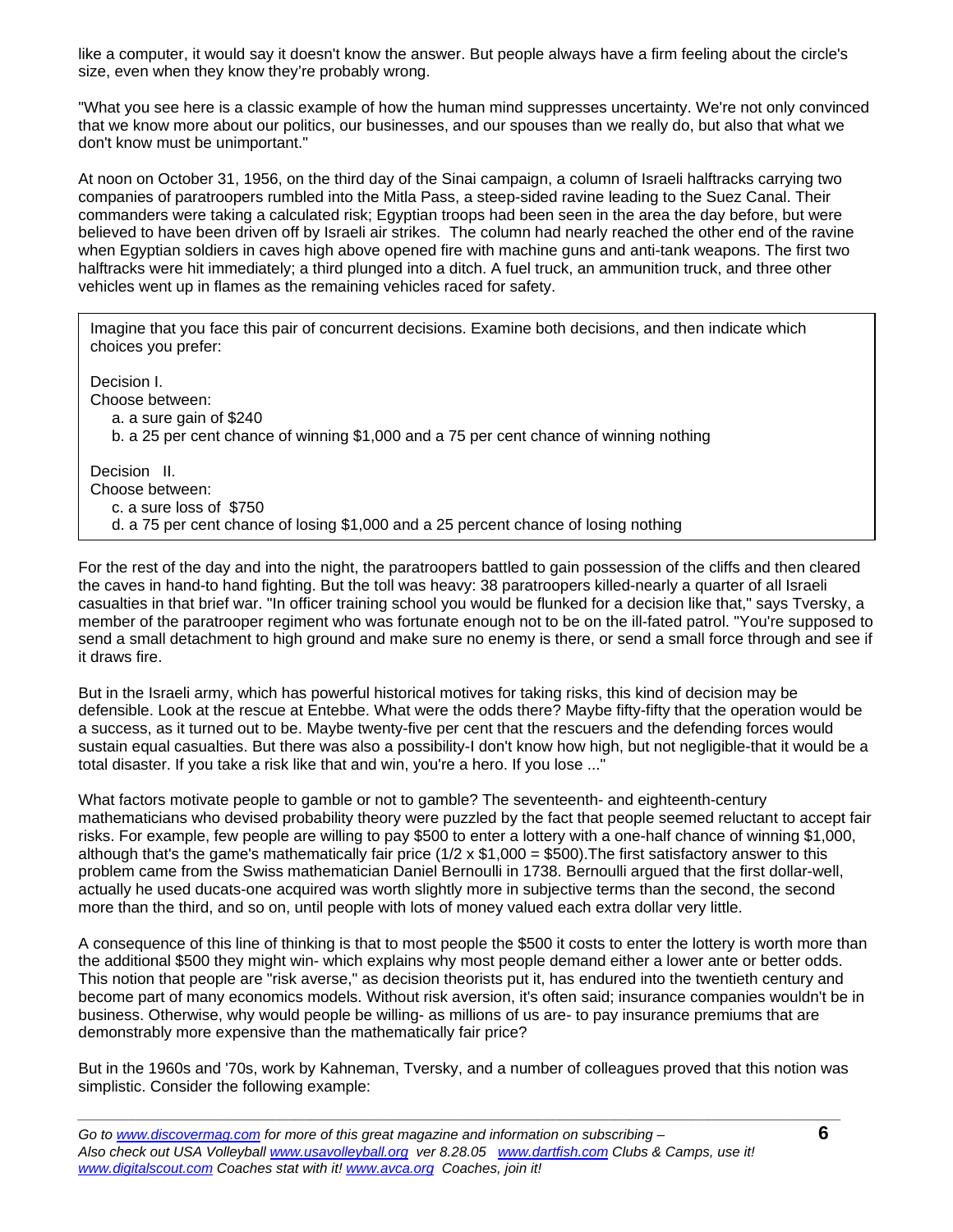Choose between:

a. a sure gain of \$3,000

b. an 80 per cent chance of \$4,000 and a 20 per cent chance of winning nothing.

In this situation, as expected, most people are averse to risk. They go for the bird-in-hand (\$3,000) despite the fact that the alternative has a slightly higher expected pay-off (.8 x  $$4,000 = $3,200$ ). But when Kahneman and Tversky turned the problem around,

 Choose between; a. a sure loss of \$3,000 b. and #0 per cent chance of losing \$4,000 and a 20 per cent chance of losing nothing

the preferences are reversed.

More than 90 per cent of the respondents went for the gamble, risking a larger loss for the possibility of losing nothing at all. When Kahneman and Tversky explored further examples, the same dramatic pattern persisted: people tend to avoid risks when seeking gains, but choose risks to avoid sure losses.

The principle, Kahneman and Tversky observe, turns up in many real situations. People need a strong inducement to put money into a gamble. But they expose themselves to tremendous risks in order to avoid a loss, as when a mugging victim resists an armed attacker or when a losing gambler goes for broke. The effect is particularly pronounced in questions of life and death. That's why, in the problems at the beginning this article, people avoid risk when seeking to save lives, but choose it when seeking to avoid deaths.

Overall outcome of A and D: a 25 per cent chance of winning \$240 a 75 per cent chance of losing \$760

Overall outcome of B and C: a 25 per cent chance of winning \$250 a 75 per cent chance of losing \$750

This example has a cautionary lesson for investment counselors, who must often choose among a variety of more or less risky prospects to put together the best portfolio. Decisions, as it does in the way most people respond to the example on page 28 that presents two concurrent choices. By choosing the sure thing in seeking a gain, but gambling to avoid a loss, three-quarters of the people questioned stumble into choices A and D, which are demonstrate My worse than B and C. The monetary difference between the two pairs of choices isn't large. But when the alternatives are regrouped and each pair of options added together, it's clear that B-C is the superior pair.

You've decided to see a Broadway play and have bought a \$40 ticket. As you enter the theater, you realize you've lost your ticket. You can't remember the seat number, so you can't prove to the management that you bought a ticket. Would you spend \$40 for a new ticket?

You've reserved a seat for a Broadway play for which the ticket price is \$40. As you enter the theater to buy your ticket, you discover you've lost \$40 from your pocket. Would you still buy the ticket? (Assume you have enough cash left to do so.)

This propensity would be harmless enough if it didn't sometimes lead to poor paradoxical attitudes toward risk. By this time both men had left Israel, Kahneman for Vancouver and Tversky for Stanford. Yet they continued to collaborate by telephone and letter, and by commuting. "We worked for nearly five years on Prospect Theory to get it right," Kahneman says. "That's characteristic of Amos. He really believes that he can get it right, and he'll stay with it until he does." Adds Tversky, "We slow each other down by an order of magnitude. No sentence gets in unless it is just what we both want. But I'd still rather have Danny's opinion than anybody else's on most issues. We can do things together that we couldn't do alone."

A central tenet of Prospect Theory is hard that even our fastest computers can't factor certain 120- digit decimal numbers in a year," says Blum. This makes the generator very secure.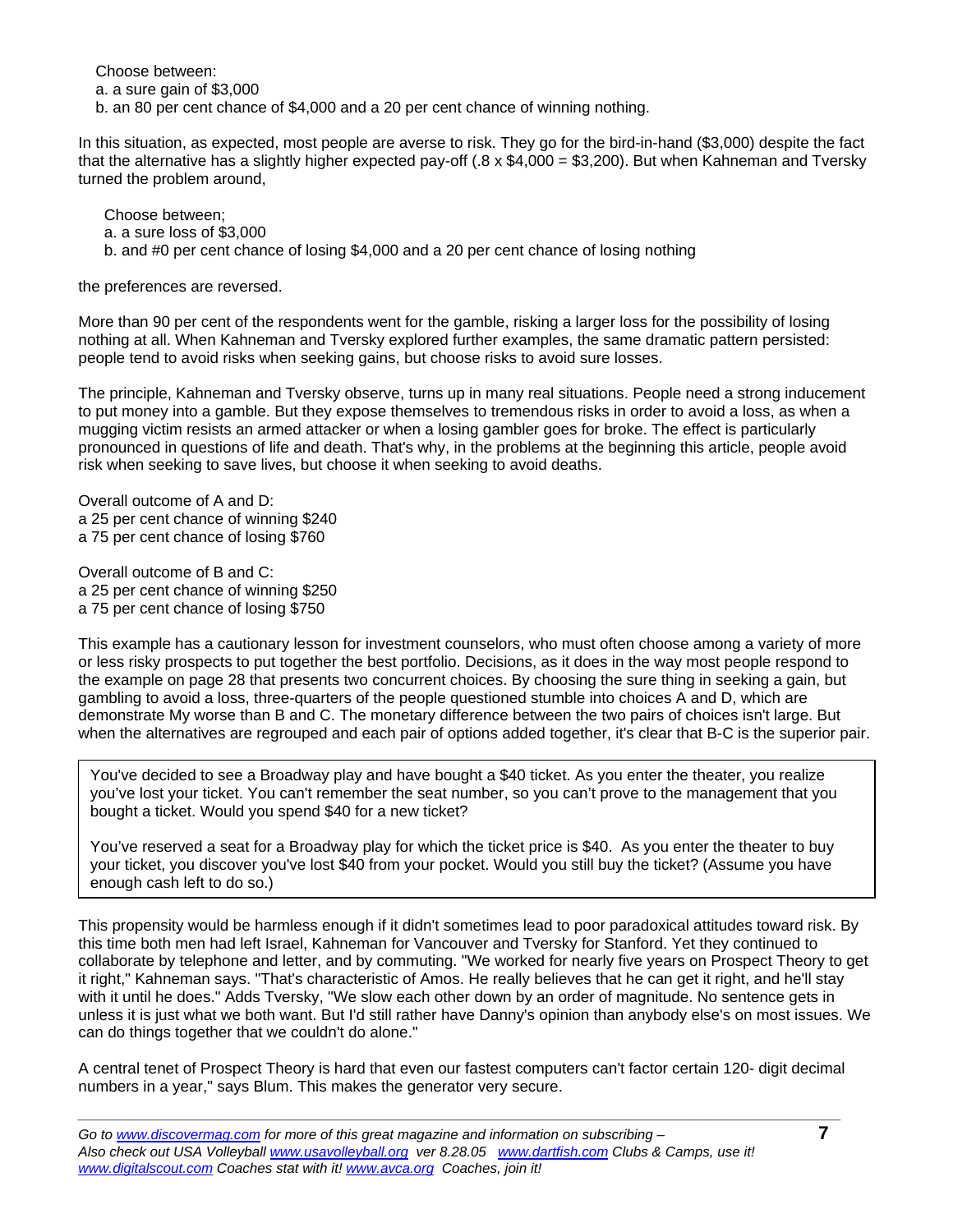The fundamental difficulty faced by Blum and others who seek true randomness is that while there are many ways to prove that a sequence isn't random, there's no way to prove that it is. The statistical tests used to evaluate randomness (see boxes) all have an ad hoc quality to them.

A corollary to this problem is the aforementioned lack of agreement on what it means to be random. The definition most often cited is one proposed independently in the 1960's by Soviet mathematician Andrei Nikolaevich Kolomogorov and computer scientist Gregory Chaitin of IBM. They said a sequence is random when the shortest computer generating it must include the sequence itself. That's another way of saying computers can't be compressed.

The Kolmogorov-Chattin definition has the virtue of disqualifying certain numbers like the digit sequence of pie-that pass every known test for randomness yet clearly aren't random. Even so, Kolmogorov-Chaitin provides little help in proving that a particular sequence is random, since it's impossible to know whether there's some simple relationship, analogous to pie, that defines it. Difficulties like this have led some so-called subjectivist statisticians-Diaconis among them-to argue that randomness and other basic notions of probability are as much a matter of mind as of math. "The subjectivist treats probability as representing a person's belief about something not a property of the thing itself Says Diaconis. Confronted with a simple problem that involves chance Diaconis says, people quickly learn from experience to assign probabilities to it. Take the Question of how a coin will fall.

An edge-spinning coin is often very far from "fair"-it may come up 80 per cent heads, for example. "You may not know what to start with," if he says. "But after fifty spins, your estimate and my estimate of the odds of heads are likely to be quite similar.

"Unfortunately, in most important questions involving randomness-such as who will win an election, or whether a nuclear reactor will explode-there's no possibility of careful physical analysis and repeated experiments are impossible. Any discussion of probability must address subjective as much as objective concerns. There's no one right number about the odds of a nuclear disaster," Diaconis says. "People have different opinions, and they should be allowed to have them."

That being the case, it's somewhat dismaying to learn that our intuitions about randomness are often wrong, as shown by the work of psychologists Amos Tversky of Stanford and Daniet Kahneman of Berkeley, among others. The mistake people make, say Tversky and Kahneman, is to expect short runs of random numbers as longruns. "So, in ten flips, you might expect that a coin was random if it came up four heads and six tails, or even three heads and seven tails," says Tversky. "But the moment you see eight or nine heads, you scream bloody murder. Whereas, in fact, that's quite likely to be random."

This misperception leads to two common errors. One is the well known Gambler's Fallacy, in which, for example, people mistakenly, expect red to come up in roulette just because there has been a long run of black. (In fact, if the wheel isn't rigged, the odds of red are the same, regardless of what has gone before.) The other misconception is that, when confronted with the streaks that occur fairly often in any random sequence, people think that they can't be the result of chance. "People see patterns where there are none, "says Tversky, "and they invent causes to explain them."

A dramatic example, from basketball belief in the "hot hand." Athletes and fans alike have long supposed that basketball players shoot in streaks; a player who sinks three or four shots in a row has the hot hand and is more likely to make his next shot. But when Tversky, Robert Vallone of Stanford, and Thomas Gilovich of Cornet) analyzed shooting statistics for four National Basketball Association teams, including the world-champion Boston Celtics, the number of streaks was about what would be expected from chance.

## WHEN YOU'RE "HOT,"YOU'RE NOT

Basketball players and fans commonly believe that players tend to shoot in streaks-that during a game, a player has times when he's hot and every shot goes in, and others when he's cold and barely able to hit the backboard. Sportswriters talk about streak-shooting; players try work the ball to the teammate who has the so-called hot hand, who has made his last three or four shots.

Does the hot hand really exist? To find out, Tversky, and two colleagues Robert Vallone of Stanford and Gilovich of Cornell, interviewed Philadelphia 76ers coach Billy Cunningham and his players about shooting,and then studied